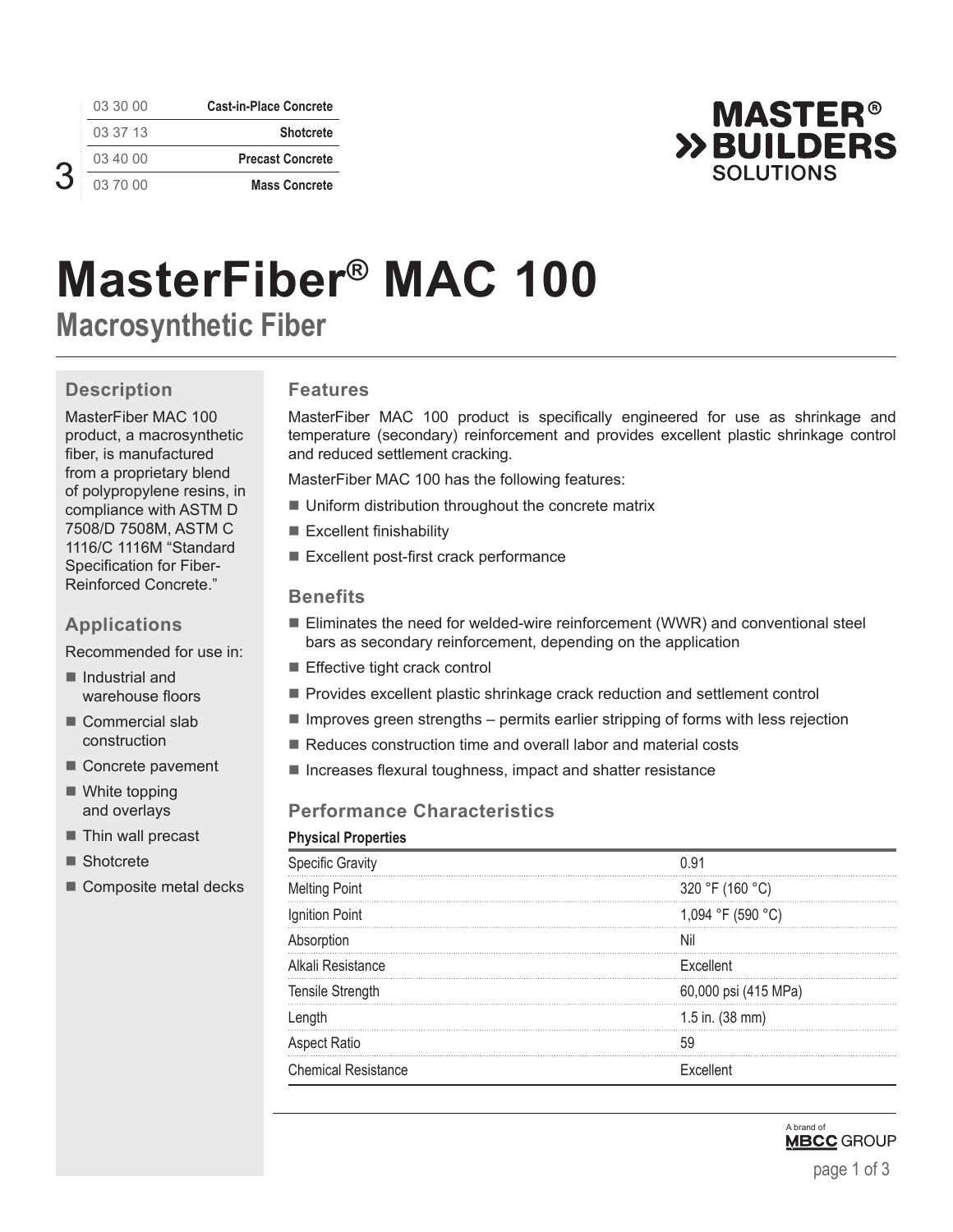## **Guidelines for Use**

**Dosage:** The recommended dosage for MasterFiber MAC 100 product is 3 lb/yd<sup>3</sup> (1.8 kg/m<sup>3</sup>). It can be used at dosage rates from 3 lb/yd<sup>3</sup> (1.8 kg/m<sup>3</sup>) up to 13 lb/yd<sup>3</sup> (7.8 kg/m<sup>3</sup>) or the equivalent dosage of 0.2% to 0.9% by volume, unless otherwise specified.

For composite metal deck applications, minimum dosage is 4 lb/yd<sup>3</sup> (2.4 kg/m<sup>3</sup>) as recommended by the Steel Deck Institute.

**Mixing:** MasterFiber MAC 100 product is packaged in preweighed, ready-to-use, degradable bags which are designed to be introduced at any time before or during mixing of concrete produced in accordance with procedures specified in ASTM C 94/C 94M.

#### **Engineering Specifications**

MasterFiber MAC 100 product, when used at an appropriate dosage, is an option for the replacement of WWR, as a safe and easy-to-use reinforcing system that is rust proof, alkali resistant, and compliant with Industry codes when used in concrete mixed in accordance with ASTM C 94/C 94M.

MasterFiber MAC 100 product should be specified for use in concrete slabs:

- For enhanced residual strength, toughness & durability
- To reduce plastic shrinkage cracking
- To increase abrasion resistance
- To improve impact resistance
- To reduce permeability

Master Builders Solutions does not recommend the fiber for use in slabs as a replacement for any structural steel reinforcement.

# **Storage and Handling**

**Storage Temperature:** MasterFiber MAC 100 product should be stored at temperatures below 140 °F (60 °C). Avoid storing near strong oxidizers and avoid sources of ignition. Use caution when stacking to avoid unstable conditions. Store in a sprinkled warehouse.

#### **Packaging**

MasterFiber MAC 100 product is packaged in pre-weighed degradable 3 lb (1.36 kg), 4 lb (1.81 kg) and 5 lb (2.27 kg) bags that can be added directly to the mixing system.

#### **Related Documents**

Safety Data Sheets: MasterFiber MAC 100 product

## **Additional Information**

For additional information on MasterFiber MAC 100 product, contact your local sales representative.

*Master Builders Solutions, a brand of MBCC Group, is a global leader of innovative chemistry systems and formulations for construction, maintenance, repair and restoration of structures. The Admixture Systems business provides advanced products, solutions and expertise that improve durability, water resistance, energy efficiency, safety, sustainability and aesthetics of concrete structures, above and below ground, helping customers to achieve reduced operating costs, improved efficiency and enhanced finished products.* 

*Utilizing worldwide resources, the Master Builders Solutions community of experts are passionate about providing solutions to challenges within all stages of construction, as well as the life cycle of a structure. At Master Builders Solutions we create sustainable solutions for construction around the globe.*